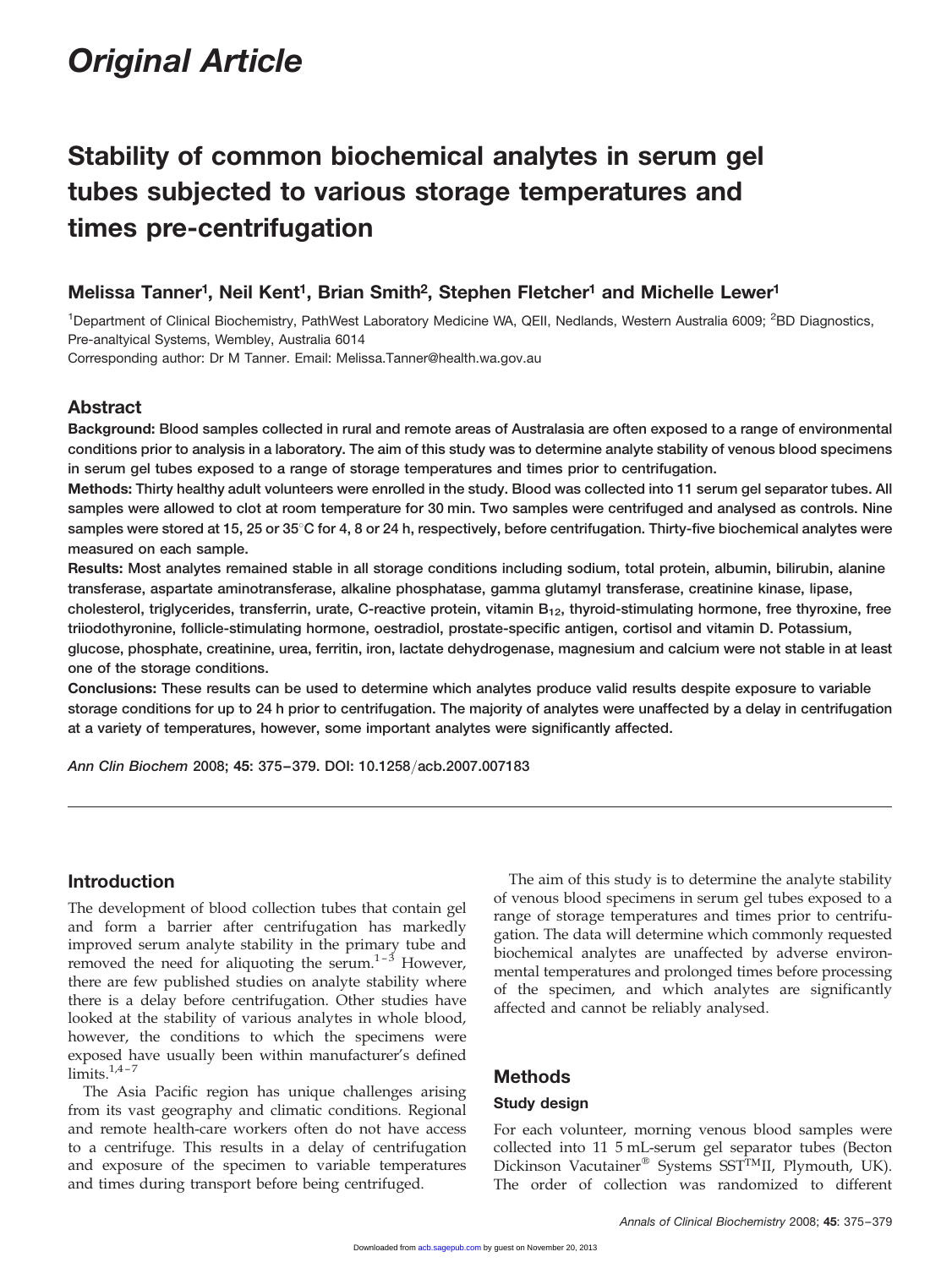storage conditions prior to centrifugation for each subject. There were nine storage conditions – three temperatures (15, 25 or  $35^{\circ}$ C) for each of the three time periods (4, 12 or 24 h). Two tubes (time 0a and 0b) were used as controls and to assess tube-to-tube variability. The study was approved by the Sir Charles Gairdner Hospital Human Research Ethics Committee. All volunteers gave written informed consent to participate in the study.

## Volunteers

Thirty volunteers were enrolled in the study. Volunteers were healthy adults who were not known to be anaemic, were not on anticoagulant therapy and did not undergo a regular phlebotomy for any reason. There were 15 male and 15 female subjects aged between 19 and 57 years – mean age was 40 years.

#### Specimen collection and processing

Approximately 55 mL of venous blood was collected from each subject into the gel collection tubes. Phlebotomists performed the venipuncture in accordance with the established Standard Operating Procedure using BD Vacutainer<sup>®</sup> Safety Lok<sup>™</sup> winged collection set with 21G needle. All specimens were mixed by gentle inversion at least five times following collection and then allowed to clot for 30 min at a temperature of  $18-25^{\circ}$ C.

The two time 0 tubes were then centrifuged and analysed. The other nine collection tubes were stored for time periods of 4, 12 or 24 h at a temperature of 15, 25 or  $35^{\circ}$ C prior to centrifugation and analysis. Storage temperatures were maintained within  $\pm 1^{\circ}$ C. All collection tubes were centrifuged at 1500 g for 10 min at  $18-25^{\circ}$ C.

## Analysis

Roche Modular PPE analyser (Roche Diagnostics Ltd, Basel, Switzerland) was used to assay the following analytes (between-run coefficient of variation); sodium (0.5% at 136 mmol/L), potassium (0.5% at 3.9 mmol/L), urea (2.4% at 5.5 mmol/L), creatinine (2.7% at 74  $\mu$ mol/L), glucose (1.7% at 4.8 mmol/L), total protein (0.7% at  $69 g/L$ ), albumin (1.8% at 44 g/L), bilirubin (2.2% at 15.7  $\mu$ mol/L), alanine aminotransferase (ALT, 2.4% at 22 U/L), aspartate aminotransferase (AST, 3.6% at 36 U/L), alkaline phosphatase (ALP, 1.4% at 76 U/L), gamma glutamyl transferase (GGT,  $2.8\%$  at  $32 U/L$ ), creatine kinase (CK,  $1.2\%$  at 162 U/L), troponin T (3.3% at 0.12  $\mu$ g/L), lipase (1.6% at  $32 U/L$ , magnesium (2.1% at 0.71 mmol/L), phosphate  $(1.6\% \text{ at } 0.99 \text{ mmol/L})$ , calcium  $(1.4\% \text{ at } 1.95 \text{ mmol/L})$ , cholesterol (1.5% at 3.4 mmol/L), triglycerides (TG, 1.3% at 2.0 mmol/L), iron  $(2.9\%$  at 11.2  $\mu$ mol/L), transferrin  $(1.0\%$  at 31.8  $\mu$ mol/L), lactate dehydrogenase (LDH, 1.4% at 152 U/L), urate  $(0.67\%$  at 0.24 mmol/L) and C-reactive protein (CRP, 2.4% at 14.8 mg/L). Abbott Architect i4000 analyser (Abbott Laboratories, IL, USA) was used to assay vitamin B<sub>12</sub> (4.9% at 615 ng/L), ferritin (8.1% at 155  $\mu$ g/L), thyroid-stimulating hormone (TSH, 3.8% at 0.39 mU/L), free thyroxine (fT4, 4.8% at 10.5 pmol/L), free

triiodothyronine  $(fT3, 5.6\%$  at  $3.6 \text{ pmol/L}$ , follicle-stimulating hormone (FSH, 5.0% at 6 U/L), oestradiol (6.1% at 330 pmol/L) and prostate-specific antigen (PSA, 5.6% at 0.9  $\mu$ g/L). DPC Immulite 2000 analyser (Diamond Diagnostics, MA, USA) was used to measure cortisol (4.4% at 570 nmol/L). A Diasorin equilibrium radioimmunoassay (Diasorin S.P.A., Sallugia, Italy) was used to analyse vitamin D (10.8% at 37 nmol/L). All collection tubes were assessed for haemolysis, icterus and lipaemia using indices calculated from calibration factors and spectrophotometric measurements at two wavelengths on the Roche Modular PPE analyser.

### Statistical analysis

Data were analysed using two-way repeated measures analysis of variance. The result of each storage condition was compared with the mean result of the control specimens – time 0a and 0b. A clinically acceptable limit (CAL) was defined by a group of chemical pathologists and biochemists for each analyte. This was based on analytical variation from laboratory data, biological variation<sup>8</sup> and the minimal change considered clinically relevant. Although these values were subjective, they were similar to or exceeded calculated significant change intervals based on the analytical variation as shown in Table 1. The change produced by the storage conditions was considered to be clinically significant if it exceeded the CAL and was statistically significant when compared with control samples.

# **Results**

Baseline data and CALs are shown in Table 1. There was no statistically significant difference between the two control samples  $(P > 0.05)$ . Haemolysis index (H index) was between 20 and 52 in six of the 330 collection tubes and  $<$  20 in all other collection tubes (H index of 100 is approximately equal to free haemoglobin of  $1 g/L$ ). Based on manufacturer's kit information and laboratory data, H index of 20 –100 causes a significant positive interference in the measurement of LDH, but does not have a significant effect on other analytes measured. The results of the six LDH samples with H index  $>$  20 were not included in the analysis. Icteric index  $(I \text{ index})$  was  $\leq 100$  for all samples which does not cause a significant interference with any of the analytes measured (I index of 100 is approximately equal to bilirubin of 100  $\mu$ mol/L). Lipaemia (L index) was not detected in any of the samples. Internal quality control results were within laboratory limits through out the study.

Most of the analytes remained stable over the 24-h period at all three temperatures. For these stable analytes, the greatest change from baseline that occurred as a result of storage conditions was as follows: sodium  $-1.0\%$ ,  $+1.4\%$ , total protein +3.2%, albumin +3.6%, bilirubin  $-1.0\%$ , +6.8%, ALT  $-0.1\%$ ,  $+3.1\%$ , AST  $-0.9\%$ ,  $+5.1\%$ , ALP  $-0.2\%$ , +3.7%, GGT +8.2%, CK +3.2%, lipase +2.9%, cholesterol  $-1.2\%$ ,  $+6.0\%$ , TG  $+6.4\%$ , transferrin  $+3.0\%$ , urate  $-7.7\%$ ,  $+3.5\%$ , CRP  $-10.7\%$ ,  $+4.2\%$ , vitamin B<sub>12</sub>  $-0.2\%$ ,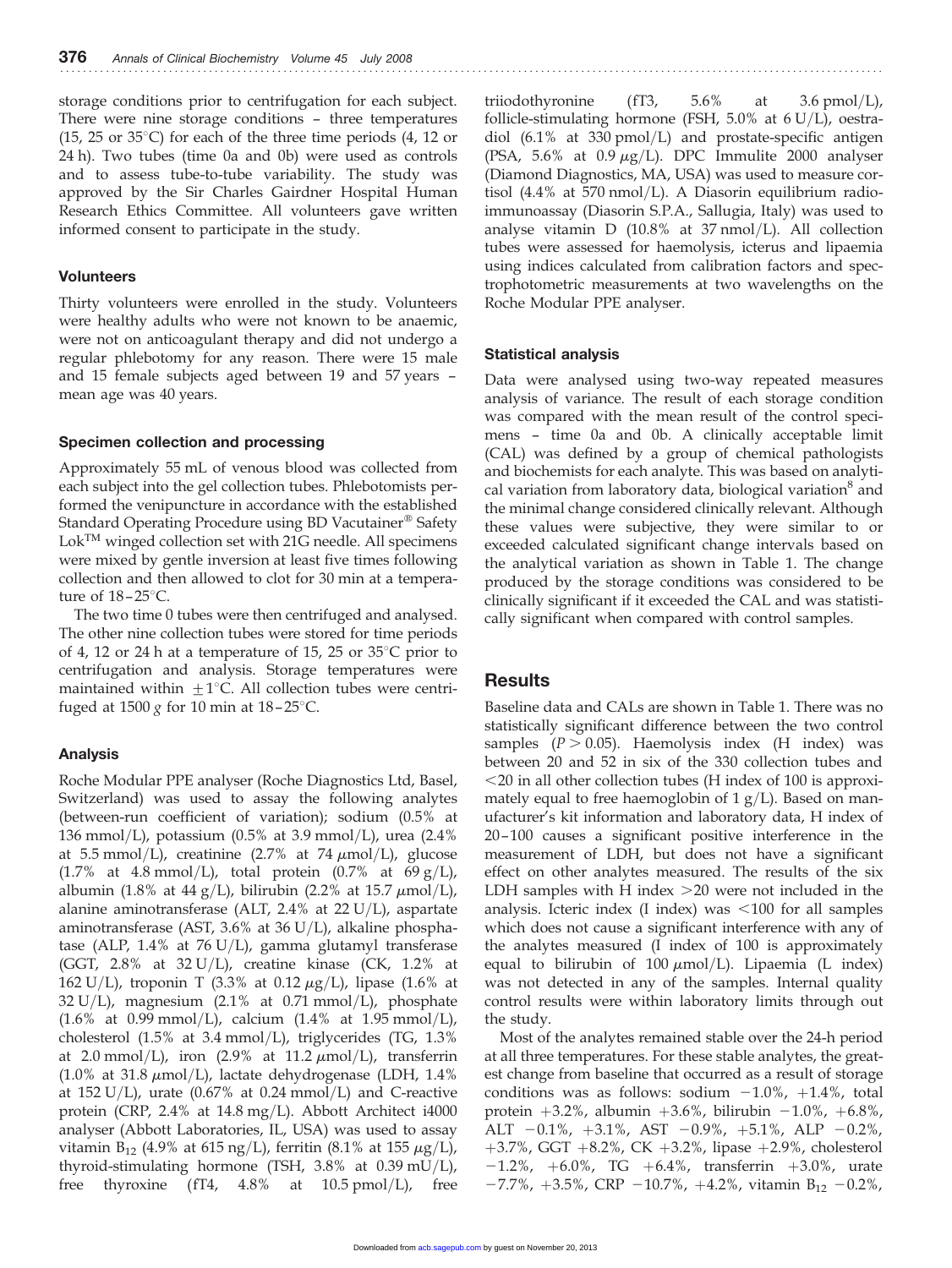|  |  |  | Table 1 Baseline data and significant change intervals |  |  |
|--|--|--|--------------------------------------------------------|--|--|
|--|--|--|--------------------------------------------------------|--|--|

|                              | 0a                | 0 <sub>b</sub>                   | LSC $(%)$      | <b>CAL</b>     |
|------------------------------|-------------------|----------------------------------|----------------|----------------|
| Haemolysis index             | $4 + 1$           | $4 + 0$                          |                |                |
| Icteric index                | $19 + 1$          | $19 \pm 1$                       |                |                |
| Lipaemic index               | $\Omega$          | $\Omega$                         |                |                |
| Sodium                       | $139.9 \pm 0.3$   | $139.7 \pm 0.3$                  | 1.7            | 2              |
| Potassium                    | $4.17 \pm 0.05$   | $4.14 \pm 0.04$                  | 2              | $\overline{7}$ |
| Urea                         | $5.0 \pm 0.3$     | $5.0 \pm 0.3$                    | 7              | 10             |
| Creatinine                   | $80.5 + 2.6$      | $80 + 2.6$                       | 7              | 10             |
| Glucose                      | $4.95 + 0.15$     | $4.96 + 0.16$                    | 5              | 10             |
| Total protein                | $76.3 + 0.9$      | $76.4 + 0.9$                     | 2              | 5              |
| Albumin                      | $46.6 + 0.5$      | $46.6 + 0.5$                     | 5              | 5              |
| <b>Bilirubin</b>             | $14.5 + 1.6$      |                                  | 6              | 10             |
| Alanine aminotransferase     | $28.6 \pm 6.0$    | $14.5 \pm 1.6$<br>$28.7 \pm 6.0$ | $\overline{7}$ | 10             |
| Aspartate aminotransferase   | $27.0 + 2.6$      | $26.8 + 2.6$                     | 10             | 10             |
|                              |                   |                                  |                | 10             |
| Alkaline phosphatase         | $64.9 \pm 2.9$    | $64.9 \pm 2.9$                   | 4              |                |
| Gamma glutamyl transferase   | $21.6 \pm 2.7$    | $21.5 \pm 2.7$                   | 8              | 10             |
| Creatine kinase              | $160.9 + 18$      | $160.3 + 18$                     | 3              | 15             |
| Troponin                     | 0                 | 0                                | 9              | 10             |
| Lipase                       | $32.2 + 1.2$      | $32 \pm 1.2$                     | 4              | 10             |
| Magnesium                    | $0.832 + 0.01$    | $0.830 + 0.01$                   | 6              | 10             |
| Phosphate                    | $1.145 + 0.03$    | $1.147 + 0.03$                   | 4              | 10             |
| Calcium                      | $2.397 + 0.01$    | $2.404 \pm 0.01$                 | 4              | 5              |
| Cholesterol                  | $4.97 + 0.17$     | $4.96 \pm 0.16$                  | 4              | 10             |
| Triglycerides                | $1.18 \pm 0.12$   | $1.17 \pm 0.12$                  | 4              | 10             |
| Iron                         | $17.7 \pm 1.1$    | $17.7 \pm 1.1$                   | 8              | 10             |
| Transferrin                  | $33.7 + 0.9$      | $33.6 \pm 1.0$                   | 3              | 10             |
| Lactate dehydrogenase        | $170.4 \pm 4.4$   | $169.5 \pm 4.2$                  | 4              | 15             |
| Urate                        | $0.328 \pm 0.015$ | $0.327 \pm 0.015$                | 2              | 10             |
| C-reactive protein           | $1.7 + 0.4$       | $1.7 + 0.4$                      | $\overline{7}$ | 20             |
| Vitamin $B_{12}$             | $411.6 + 34$      | $418.0 + 36$                     | 14             | 15             |
| Ferritin                     | 114.4 $\pm$ 18    | 115.7 $\pm$ 17                   | 22             | 25             |
| Thyroid stimulating hormone  | $1.405 + 0.11$    | $1.397 + 0.11$                   | 11             | 15             |
| Free thyroxine               | $11.9 + 0.3$      | $11.9 + 0.3$                     | 13             | 15             |
| Free triiodothyronine        | $4.11 \pm 0.09$   | $4.14 \pm 0.10$                  | 15             | 15             |
| Follicle stimulating hormone | $9.5 \pm 3.1$     | $9.2 \pm 3.0$                    | 14             | 30             |
| Oestradiol                   | $205 + 53$        | $201 + 52$                       | 17             | 20             |
| Prostate specific antigen    | $0.39 \pm 0.11$   | $0.38 \pm 0.11$                  | 16             | 25             |
| Cortisol                     | $318 + 26$        | $334 + 28$                       | 12             | 30             |
| Vitamin D                    | $64.0 + 4.9$      | 62.1 $\pm$ 4.6                   | 30             | 30             |

Mean  $\pm$  SEM for control samples (0a and 0b), least significant change (2.77 $\sqrt$ analytical coefficient of variation) and clinically acceptable limit for all analytes

 $+4.7\%$ , TSH  $-6.0\%$ ,  $+3.5\%$ , fT4  $-3.5\%$ ,  $+4.2\%$ , fT3  $-1.2\%$ , +2.5%, FSH +12.3%, oestradiol -6.4%, +4.3%, PSA  $-4.1\%$ ,  $+2.3\%$ , cortisol  $-1.9\%$ ,  $+5.4\%$  and vitamin D  $-4.1\%$ ,  $+1.1\%$ .

PSA, FSH and oestradiol all remained stable over 24 h at all temperatures; however, the analysis was performed using subgroups. For PSA, only the 15 men were included as women had undetectable concentrations of PSA. For oestradiol, the eight women not on the oral contraceptive pill (OCP) and premenopausal were included as all the remaining subjects (men, women on the OCP and postmenopausal women) had low oestradiol concentrations. For FSH, the 15 men and the 8 women not on the OCP and premenopausal were included. There was an adequate statistical power in each of these groups to enable statistically significant changes to be identified. Troponin T was not analysed as all specimens had undetectable concentrations and therefore inadequate power to detect change.

Potassium, urea, creatinine, glucose, magnesium, phosphate, calcium, LDH, iron and ferritin did not remain stable throughout the 24-h period. The mean changes for

these analytes are shown in Table 2. For all results that exceeded the CAL, the change compared with the controls was statistically significant ( $P < 0.05$ ).

## **Discussion**

The Clinical and Laboratory Standards Institute recommends that serum samples are separated within 2 h of collection for most analytes.<sup>9</sup> They also note that temperature may affect the stability of some analytes. Our study assessed the effects of temperature and time on samples collected into serum gel tubes prior to centrifugation. Overall, most analytes were stable and provided valid results even when centrifugation was delayed by up to 24 h across a range of temperatures. Ten of the 35 analytes were significantly affected by at least one of the storage conditions. The two most susceptible analytes, as expected, were glucose and potassium, which were both significantly different when compared with control samples at all but one of the storage temperatures and times.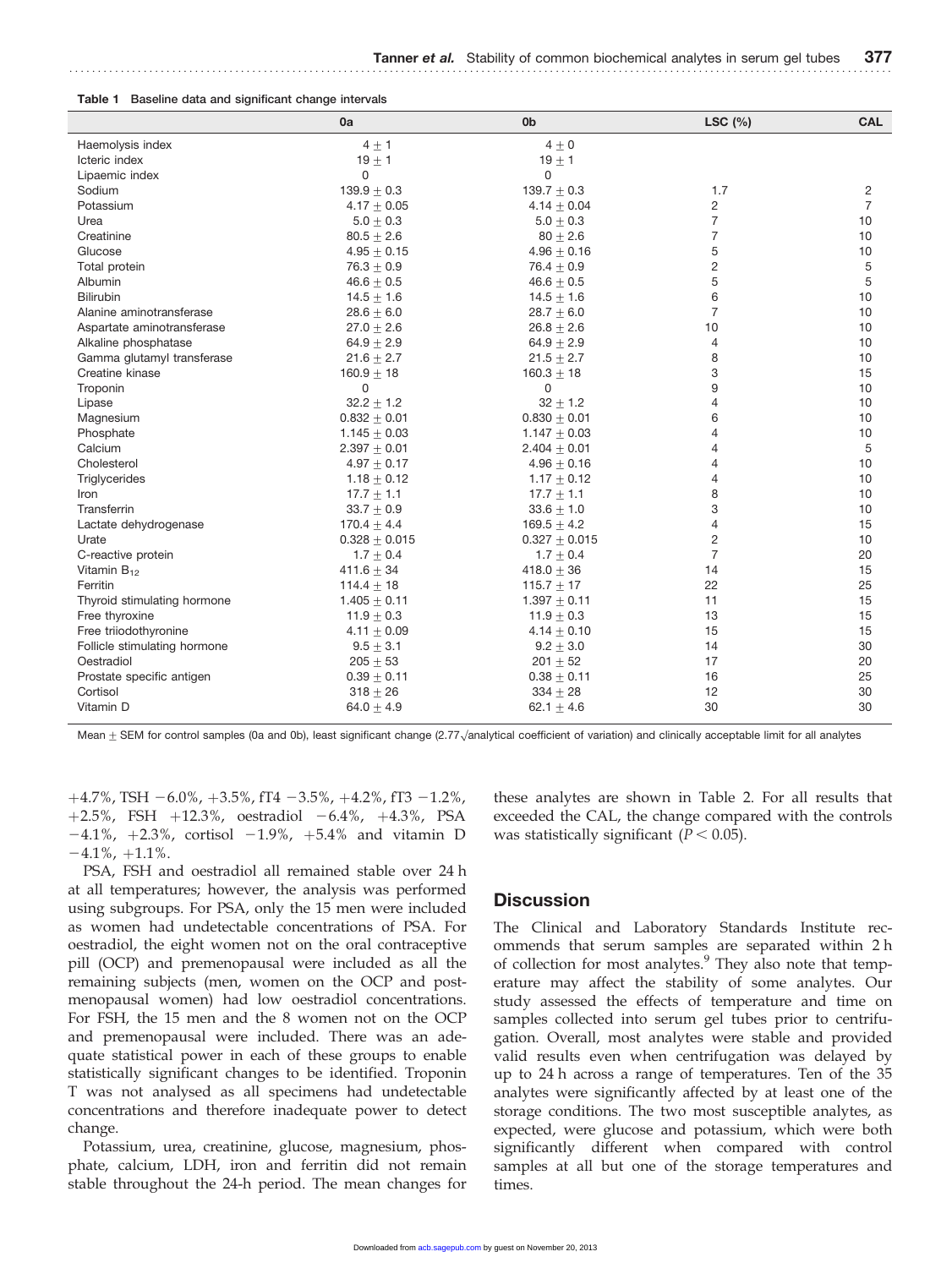+18 +17 +18 +18 +18 +18 +18 +19 � +19 � +19 � +20 �

A sample was considered to be significantly affected by the storage condition if the difference compared with the control samples was outside CAL, and the difference was statistically significant. As the two control samples were not statistically different, the changes seen can be solely attributed to the effect of the storage condition rather than analytical variation.

Glucose was lower when compared with baseline in all storage conditions except  $15^{\circ}$ C for 4 h where it was within the CAL and not statistically different from the control samples. The most pronounced effects were seen in the  $35^{\circ}$ C and 24-h samples. This is a well-known effect that has been seen previously in many studies.<sup>1,10,11</sup> Glucose is required for cellular metabolism and the rate at which glucose is depleted is dependent on the temperature and time, as well as leukocyte count. At higher temperatures, there is a higher metabolic rate and glucose is depleted quickly, whereas at lower temperatures it is depleted more slowly.

The effects on potassium are more variable.<sup>12-14</sup> At lower temperatures, activity of the cellular Na-K-ATPase pump is decreased that leads to an increased efflux of potassium from cells. This increase in potassium was seen in samples kept at  $15^{\circ}$ C for all three time periods. At higher storage temperatures, there is a higher metabolic rate with an increased cellular potassium uptake. This decrease in serum potassium was seen in samples stored at  $25^{\circ}$ C for 8 h and at  $35^{\circ}$ C for 4 h. Later, as glucose is depleted, the activity of Na-K-ATPase pump decreases and then potassium is released from the cells. This results in serum potassium increasing to normal as seen in samples stored at  $25^{\circ}$ C for 24 h and at  $35^{\circ}$ C for 8 h, and then increasing further as seen in samples stored at  $35^{\circ}$ C for 24 h. This process occurs earlier at higher temperatures as glucose is depleted at a faster rate. The only sample where potassium did not change significantly was that stored at  $25^{\circ}$ C for 4 h. Other studies have found no statistically significant difference with delayed separation of 1 or  $2 h^{9,12}$ 

Phosphate was significantly increased in all samples stored at  $35^{\circ}$ C and in samples stored at  $25^{\circ}$ C for 24 h. Phosphatases as well as changes in cell membrane integrity cause increased efflux of phosphate out of the cells. Magnesium and LDH are other intracellular analytes that can also efflux from cells. In this study, both analytes were more stable than phosphate with an increase in LDH seen in samples stored at  $25^{\circ}$ C for 24 h and  $35^{\circ}$ C for 8 h, and an increase in both LDH and magnesium seen at  $35^{\circ}$ C for 24 h. Calcium was found to decrease in samples stored at  $35^{\circ}$ C for 24 h. The mechanism for this is not clear. It may be due to precipitation of calcium with the significantly increased serum concentrations of phosphate. Boyanton *et al.*<sup>1</sup> found calcium to be stable in serum on cells for up to 24 h at  $25^{\circ}$ C, but did not assess the effects at  $35^{\circ}$ C.

Creatinine was increased in samples stored at  $25^{\circ}$ C and 35°C for 24 h. Recently, Shepherd *et al.*<sup>15</sup> found creatinine to increase after 24 h at room temperature when using Jaffe methods, which can lead to misclassification of chronic kidney disease stage using estimated glomerular

| checks content<br>۱ |  |
|---------------------|--|
| ć                   |  |
| i<br>$\overline{a}$ |  |
| $\sim$<br>i         |  |
| salidad o<br>5      |  |
| ı                   |  |

tions

| Table 2 Analytes significantly affected by storage conditions |                                                                                               |                             |                  |                                                    |                                |                        |                                                                                                                                                                                                                      |                                                                                                                        |                                                                         |                               |                    |
|---------------------------------------------------------------|-----------------------------------------------------------------------------------------------|-----------------------------|------------------|----------------------------------------------------|--------------------------------|------------------------|----------------------------------------------------------------------------------------------------------------------------------------------------------------------------------------------------------------------|------------------------------------------------------------------------------------------------------------------------|-------------------------------------------------------------------------|-------------------------------|--------------------|
| Temperature (°C) Time                                         |                                                                                               | K (mmol/L) (mmol/L)         | Urea             | Cr (umol/L)                                        | (mmol/L)<br>Glucose            | Mg (mmol/L)            | Phosphate<br>(mmol/L)                                                                                                                                                                                                | Ca (mmol/L)                                                                                                            | TDH <sub>(n/T)</sub>                                                    | lron (µmol/L)                 | Ferritin<br>(7/6n) |
|                                                               | g                                                                                             | $4.2 \pm 0.05$              | $5.0 \pm 0.3$    | $80 \pm 3$                                         | $5.0 \pm 0.1$                  | $0.83 \pm 0.01$        | $1.14 \pm 0.03$                                                                                                                                                                                                      | $2.40 \pm 0.01$                                                                                                        | $170 + 4$                                                               | $\frac{+}{8}$                 |                    |
|                                                               |                                                                                               | $4.2 \pm 0.04$              | $5.0 \pm 0.3$    | $80 \pm 3$                                         |                                | $= 0.01$<br>0.83       |                                                                                                                                                                                                                      | $2.40 \pm 0.01$                                                                                                        |                                                                         | $\frac{+}{8}$                 |                    |
| Ю                                                             |                                                                                               | $4.5 \pm 0.05$ *            | $5.1 \pm 0.3$    | $80 + 3$                                           | $5.0 \pm 0.2$<br>4.6 $\pm$ 0.1 |                        |                                                                                                                                                                                                                      |                                                                                                                        |                                                                         | $\frac{+}{8}$                 |                    |
|                                                               | $4 \begin{array}{l} 4 \times 2 \times 4 \times 8 \\ 7 \times 7 \times 7 \times 8 \end{array}$ | $4.9 \pm 0.05$ *            | $5.1 \pm 0.3$    | $\frac{3}{1}$<br>80                                | $4.3 \pm 0.1**$                |                        | $\begin{array}{l} 1.15 \pm 0.03 \\ 1.15 \pm 0.03 \\ 1.14 \pm 0.03 \\ 1.14 \pm 0.03 \\ 1.03 \pm 0.03 \\ 1.10 \pm 0.03 \\ 1.09 \pm 0.03 \\ 1.09 \pm 0.06^{*-} \\ 1.09 \pm 0.06^{*-} \\ 2.40 \pm 0.06^{*-} \end{array}$ | $\begin{array}{c} 2.40 \pm 0.01 \\ 2.38 \pm 0.01 \\ 2.39 \pm 0.01 \end{array}$                                         | $\begin{array}{l} 169 \\ 172 \\ 174 \\ 174 \\ 174 \\ 56 \\ \end{array}$ | $18 +$                        |                    |
|                                                               |                                                                                               | $6.2 \pm 0.11***$           | $+0.3$<br>5.2    | $\frac{3}{1}$<br>$\rm{SO}$                         | $3.5 \pm 0.1**$                |                        |                                                                                                                                                                                                                      |                                                                                                                        |                                                                         |                               |                    |
| 25                                                            |                                                                                               | $4.0 \pm 0.04$              | $5.1 \pm 0.3$    | $\frac{3}{4}$<br>$\rm{80}$                         | $4.2 \pm 0.2$ <sup>*</sup>     |                        |                                                                                                                                                                                                                      | $\begin{array}{l} 2.39\pm 0.01\\ 2.44\pm 0.01\\ 2.44\pm 0.01\\ 2.42\pm 0.01\\ 2.42\pm 0.01\\ 2.43\pm 0.01 \end{array}$ | $178 \pm 24$<br>$185 \pm 5$                                             | $\frac{+}{8}$ $\frac{+}{8}$   |                    |
|                                                               |                                                                                               | $3.8 \pm 0.04$ *            | $5.2\pm0.3$      | $\begin{array}{c} 81 \\ +3 \\ 90 \\ + \end{array}$ | $3.7 \pm 0.1^{*\leftarrow}$    |                        |                                                                                                                                                                                                                      |                                                                                                                        | $185 \pm 5$                                                             | $+$                           |                    |
|                                                               | $24 h$<br>4 h                                                                                 | $4.4\pm0.07^{\dagger}$      | $5.4\pm0.3$      |                                                    | $2.5 \pm 0.1^{*}$              |                        |                                                                                                                                                                                                                      |                                                                                                                        | ້<br>ຜ<br>$198 + 1$                                                     | $20 \pm 1$ *                  |                    |
| 35                                                            |                                                                                               | $3.8 \pm 0.05$ **           | $5.2\pm0.3$      | $83\pm3$                                           | $3.6 \pm 0.1***$               |                        | $1.36 \pm 0.03^{*-}$                                                                                                                                                                                                 |                                                                                                                        | 5<br>$+$<br>$\overline{9}$                                              | $\frac{+}{9}$                 |                    |
|                                                               | $\frac{1}{8}$                                                                                 | $4.2 \pm 0.07$ <sup>t</sup> | $5.3 \pm 0.3$    | $\frac{3}{1}$<br>87                                | $3.0 \pm 0.1$ <sup>**</sup>    | $\pm 0.01$<br>$0.89 -$ | $\pm$ 0.05*<br>2.27                                                                                                                                                                                                  |                                                                                                                        | $198 \pm 26^{*-}$                                                       | $20 \pm 1$ *                  |                    |
|                                                               | 24 h                                                                                          | $8.0 \pm 0.15$ **           | $5.7 \pm 0.3$ ** | $97 + 3*$                                          | $2.0 \pm 0.1$ <sup>**</sup>    | $+0.01$<br>0.95        | $\pm$ 0.10 $^*$<br>4.36                                                                                                                                                                                              | $\pm 0.02$ <sup>**</sup><br>2.22                                                                                       | ້<br>ຜ<br>$\pm$<br>222                                                  | $\frac{1}{\tau}$<br>$+$<br>22 | N                  |
| Mean + SEM                                                    |                                                                                               |                             |                  |                                                    |                                |                        |                                                                                                                                                                                                                      |                                                                                                                        |                                                                         |                               |                    |

� Exceeded clinically acceptable limit (CAL) †Exceeded CAL at earlier time point

Exceeded clinically acceptable limit (CAL) Exceeded CAL at earlier time point